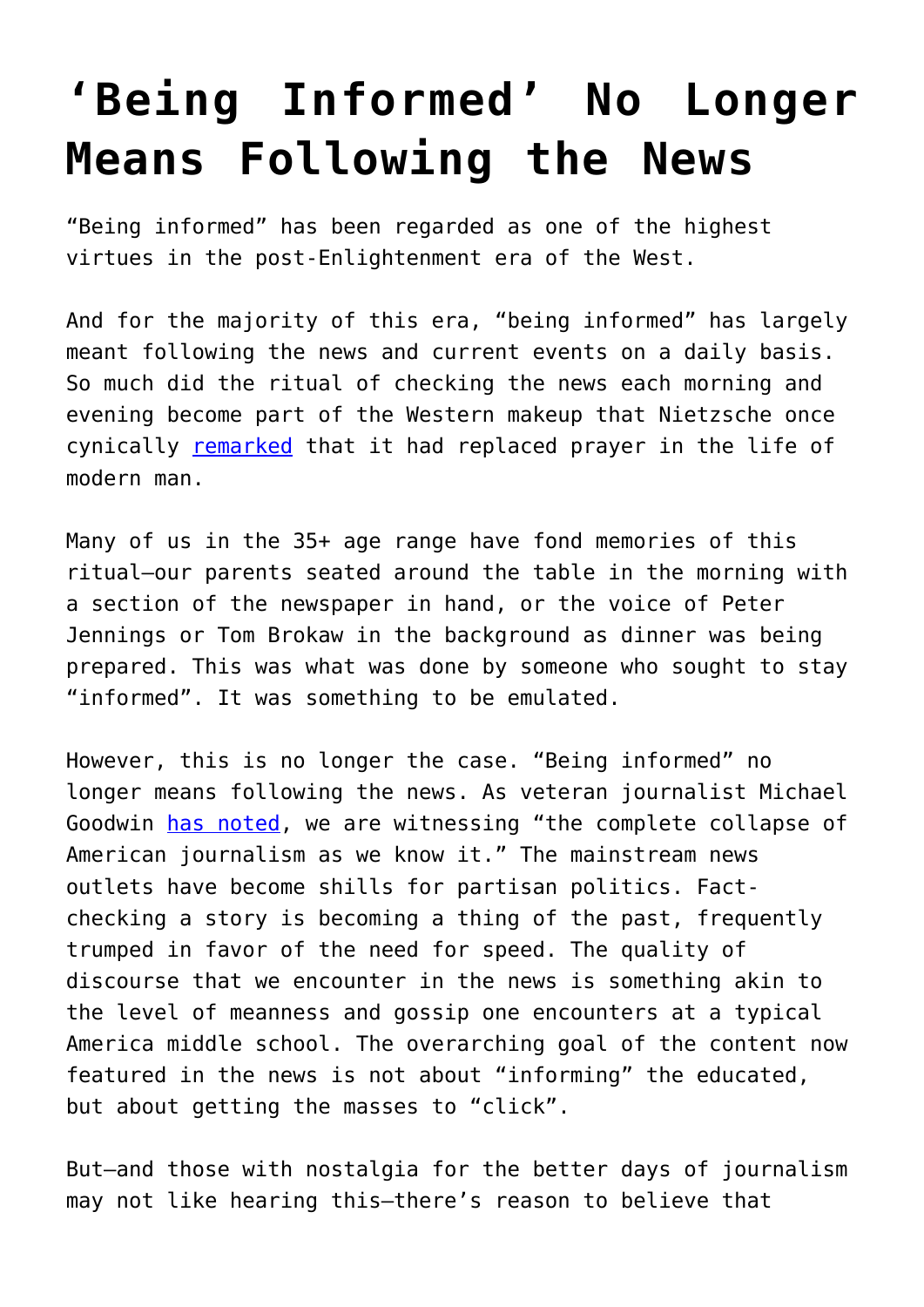following the news never really kept one "informed".

Thomas Jefferson was an early witness to this more pessimistic view of the news. He essentially [regarded](https://www.intellectualtakeout.org/blog/thomas-jefferson-had-some-issues-newspapers) newspapers as purveyors of falsehoods and propaganda machines, "the most effectual engines for pacifying a nation." He wrote, "I really look with commiseration over the great body of my fellow citizens who, reading newspapers, live and die in the belief that they have known something of what has been passing in the world in their time…"

More recently, in *[Amusing Ourselves to Death](https://amzn.to/2FyuYbj)*, Neil Postman helped us realize that the information we receive from the news is, for the most part, context-less, disconnected from our actual lives. It "gives us something to talk about but cannot lead to any meaningful action."

The rise of the modern news coincided with a changed view of knowledge—exemplified by the creation of the encyclopedia—that emphasized breadth rather than depth. As Postman says of the telegraph, which first enabled us to quickly receive contextless news from around the world:

"Telegraphic discourse permitted no time for historical perspectives and gave no priority to the qualitative. To the telegraph, intelligence meant knowing *of* lots of things, not knowing *about* them."

The digital age has enabled the negative elements of news media to thrive, and in so doing, has perhaps unmasked the true nature of the news.

Those who break the spell of this association between "being informed" and following the news will find that world events go on much as before without them, but that their own lives will probably be changed for the better.